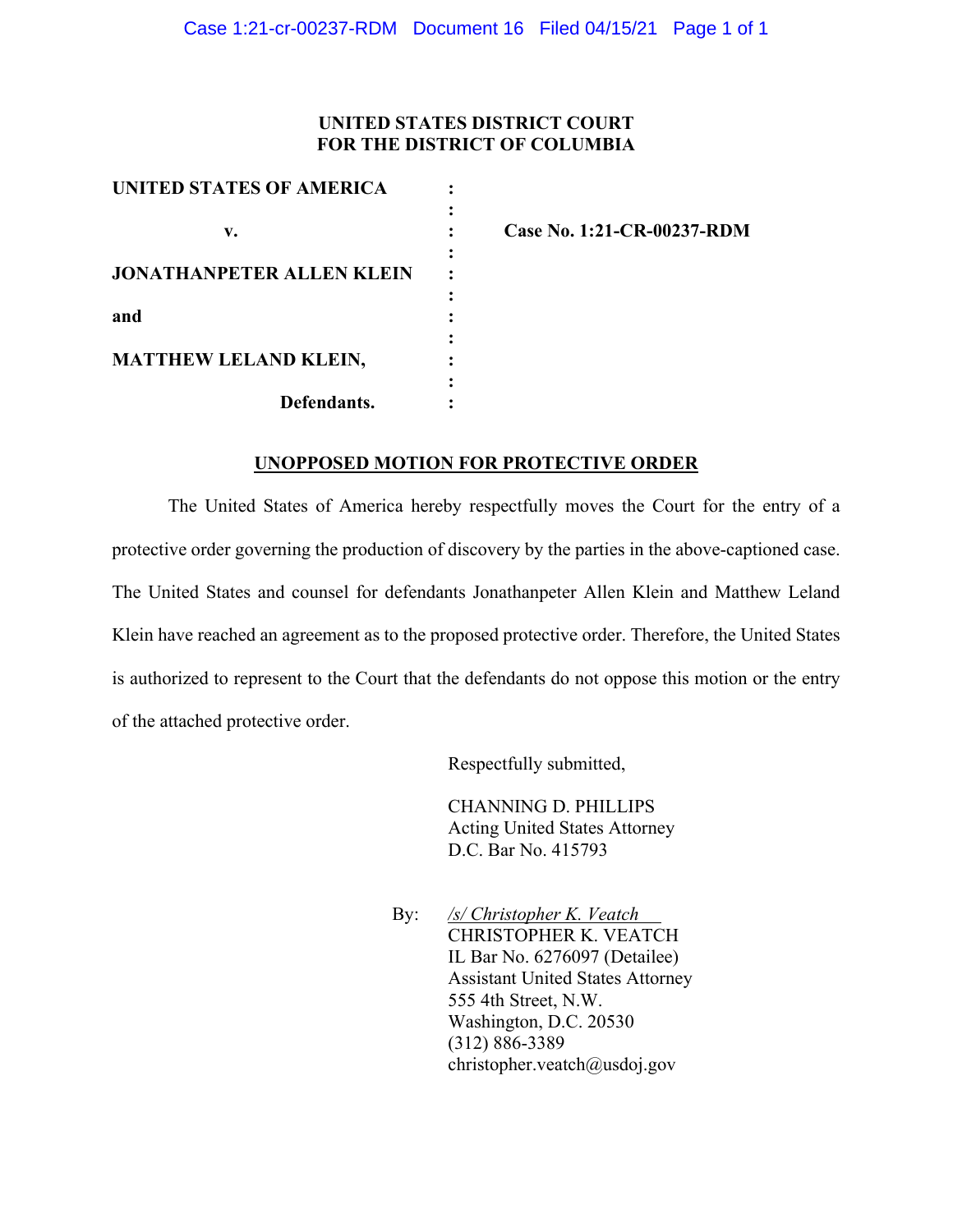## **UNITED STATES DISTRICT COURT FOR THE DISTRICT OF COLUMBIA**

| UNITED STATES OF AMERICA         |                        |
|----------------------------------|------------------------|
|                                  |                        |
| v.                               | Case No. 1:21-cr-00237 |
|                                  |                        |
| <b>JONATHANPETER ALLEN KLEIN</b> |                        |
|                                  |                        |
| and                              |                        |
|                                  |                        |
| MATTHEW LELAND KLEIN,            |                        |
|                                  |                        |
| Defendants.                      |                        |

**PROTECTIVE ORDER GOVERNING DISCOVERY** 

To expedite the flow of discovery material between the parties and adequately protect the United States' legitimate interests, it is, pursuant to the Court's authority under Fed. R. Crim. P. 16(d)(1) and with the consent of the parties, ORDERED:

1. **Materials Subject to this Order.** This Order governs materials provided by the United States at any stage of discovery during this case and which the United States has identified as either "Sensitive" or "Highly Sensitive." Examples of materials that the United States may designate as "Sensitive" or "Highly Sensitive" pursuant to this Order include but are not limited to:

- a. Personal identity information as identified in Rule 49.1 of the Federal Rules of Criminal Procedure, as well as telephone numbers, email addresses, driver's license numbers, and similar unique identifying information;
- b. Information regarding the government's confidential sources;
- c. Information that may jeopardize witness security;
- d. Contact information for, photographs of, and private conversations with individuals that do not appear to be related to the criminal conduct in this case;
- e. Medical or mental health records;
- f. Sources and methods law-enforcement officials have used, and will continue to use, to investigate other criminal conduct related to the publicly filed charges;
- g. Surveillance camera footage from the U.S. Capitol Police's extensive system of cameras on U.S. Capitol grounds;<sup>1</sup>

<sup>&</sup>lt;sup>1</sup> To be clear, this does not include footage from body worn cameras from other police departments that responded on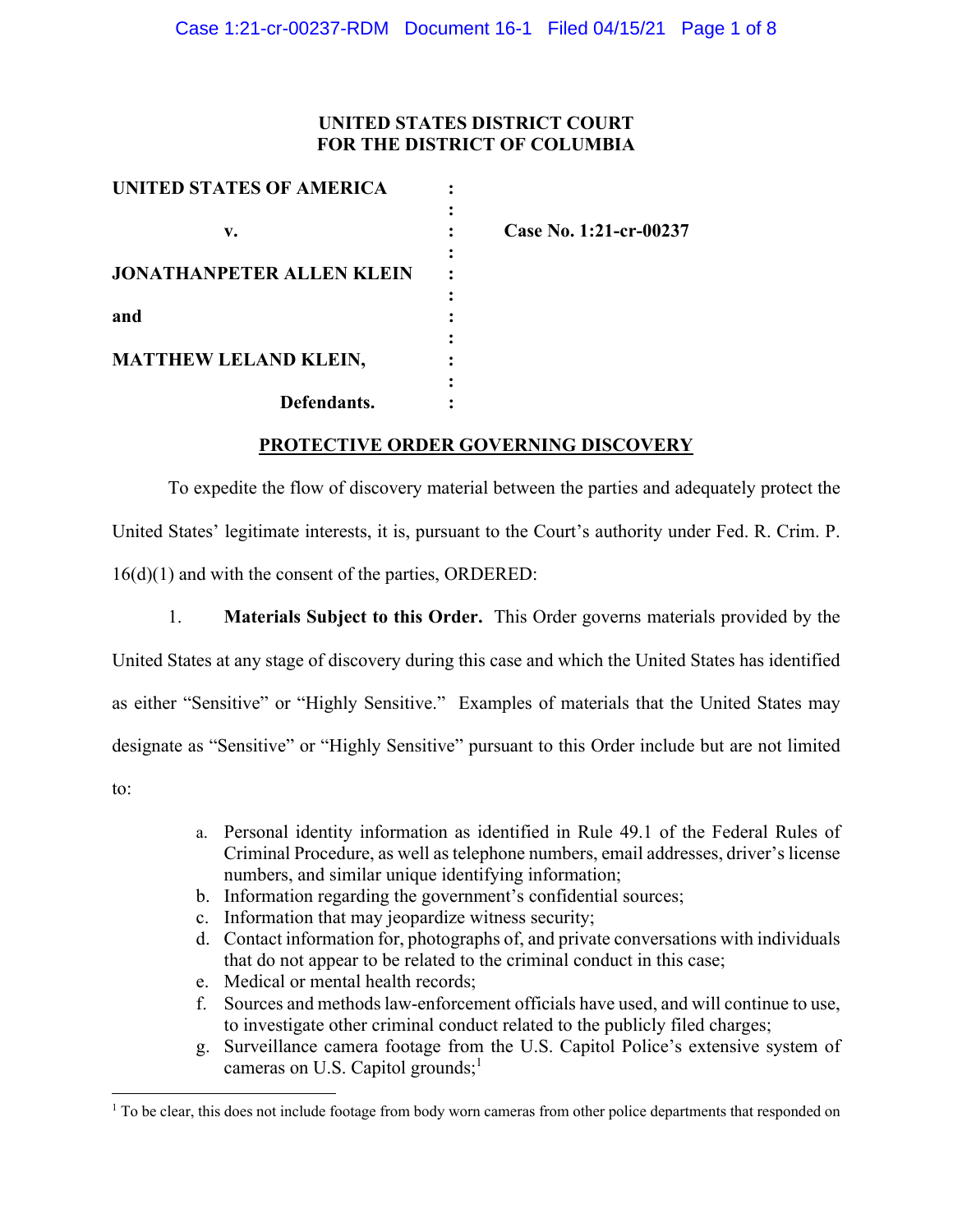- h. Repair estimates from the Architect of the Capitol;
- i. Materials designated as "security information" pursuant 2 U.S.C. §1979; and
- j. Tax returns or tax information.

This Order will not be used to designate materials as Sensitive or Highly Sensitive unless such designation is necessary for one of the reasons stated in this paragraph or for a similar reason not anticipated by this Order. The government agrees to make every effort to provide discovery in a manner that will allow for most discovery to be produced without such designations.

2. **Defendant.** Any reference to "Defendant" herein refers individually to each defendant identified in the caption above.

3. **Legal Defense Team.** The "legal defense team" includes defense counsel (defined as counsel of record in this case, including any post-conviction or appellate counsel) and any attorneys, investigators, paralegals, support staff, and expert witnesses who are advising or assisting defense counsel in connection with this case.

# 4. **Rules for the Handling of Sensitive and Highly Sensitive Materials.**

- a. **Limitations on Use.** Defendant and the legal defense team may use Sensitive and Highly Sensitive discovery materials solely in connection with the defense of this case and any other case connected to the events at the United States Capitol on January 6, 2021, including any post-conviction or appellate litigation, and for no other purpose, and in connection with no other proceeding, without further order of this Court.
- b. **Limitations on Dissemination.** No Sensitive or Highly Sensitive materials, or the information contained therein, may be disclosed to any persons other than Defendant, the legal defense team, or the person to whom the Sensitive or Highly Sensitive information solely and directly pertains or his/her counsel, without agreement of the United States or prior authorization from the Court.
- c. **Limitations on Reproduction.** Defendant, the legal defense team, and authorized persons shall not copy or reproduce the Sensitive or Highly Sensitive materials except in order to provide copies of the materials for use in connection

January 6, 2021, the vast amount of which the United States will *not* designate as Sensitive or Highly Sensitive. (Body worn camera footage will be marked Sensitive or Highly Sensitive only if it contains material described in paragraph one above or for a similar reason not anticipated by this Order.)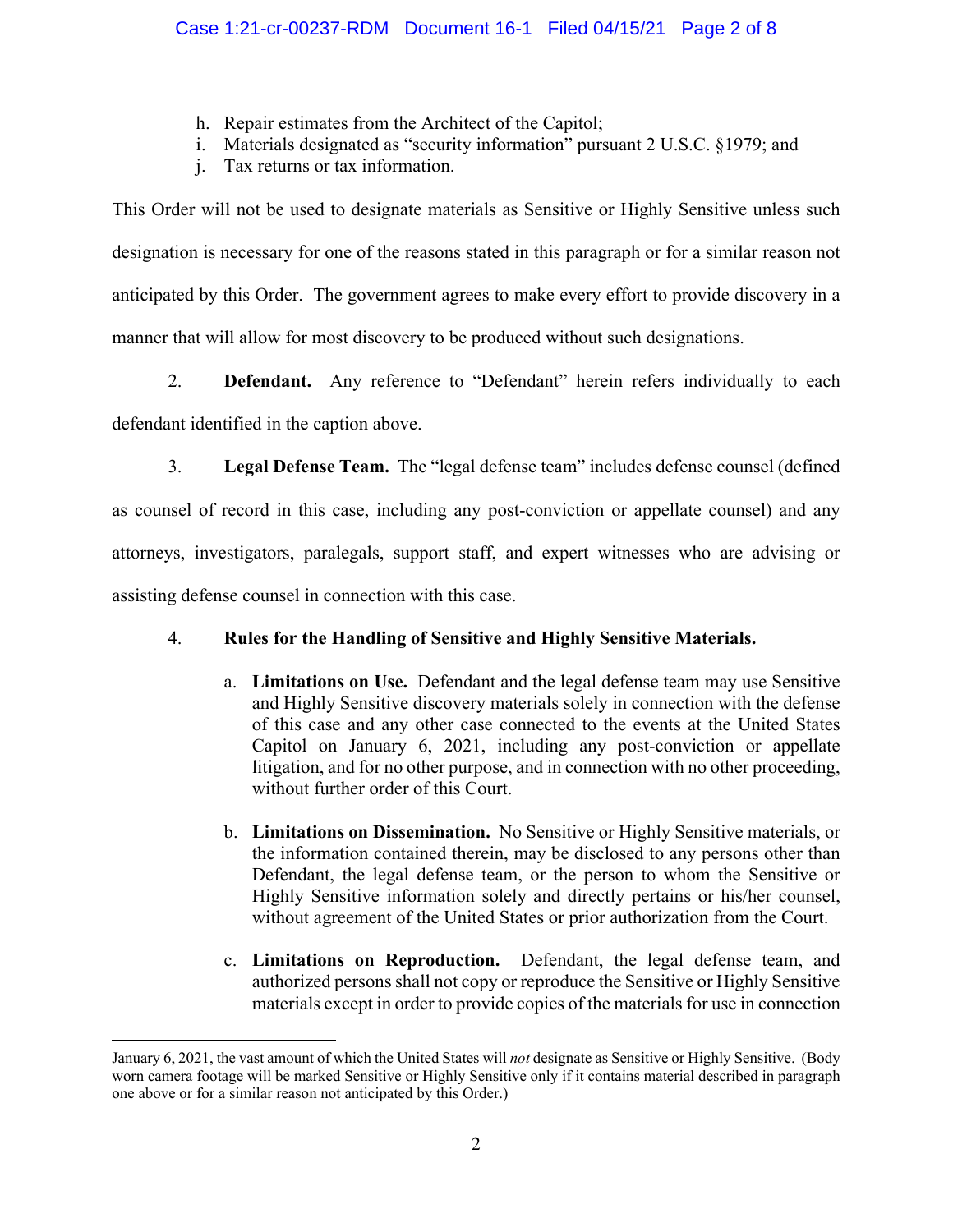with this case by Defendant, the legal defense team, the person to whom the Sensitive or Highly Sensitive information solely and directly pertains or his/her counsel, and other persons to whom the Court may authorize disclosure (collectively, "authorized persons").

If defense counsel provides Defendant access to Sensitive or Highly Sensitive materials, defense counsel must advise Defendant that Defendant may not record any personal identity information as identified in Rule 49.1 of the Federal Rules of Criminal Procedure or any telephone numbers, email addresses, driver's license numbers, and similar unique identifying information. By signing the attached affirmation, Defendant agrees not to do so.

Copies and reproductions, and any notes or records made in relation to the contents of the Sensitive and Highly Sensitive materials, are to be treated in the same manner as the original materials.

- d. **Court Filings.** Absent prior agreement by the parties or permission from the Court, no party shall disclose materials designated as Sensitive or Highly Sensitive in any public filing with the Court. Such materials shall be submitted under seal. Absent statutory authority, no party shall file such materials under seal without an order from the Court pursuant to Local Rule of Criminal Procedure  $49(f)(6)$ .
- e. **Court Hearings.** The restrictions in this Order shall not limit either party in the use of the materials in judicial proceedings in this case. The procedures for use of designated Sensitive and Highly Sensitive materials during any hearing or the trial of this matter shall be determined by the parties and the Court in advance of the hearing or trial. No party shall disclose materials designated Sensitive or Highly Sensitive in open court without agreement by the parties that such materials may be disclosed in open court or prior consideration by the Court.

# 5. **Additional Rules for Handling of Sensitive Materials.** The following additional

terms apply to Sensitive materials:

a. **Storage.** Sensitive materials must be maintained in the custody and control of Defendant, the legal defense team, and authorized persons. This restriction shall not apply to the person to whom the Sensitive information solely and directly pertains or his/her attorney.

# 6. **Additional Rules for Handling of Highly Sensitive Materials.** The following

additional rules apply to Highly Sensitive materials: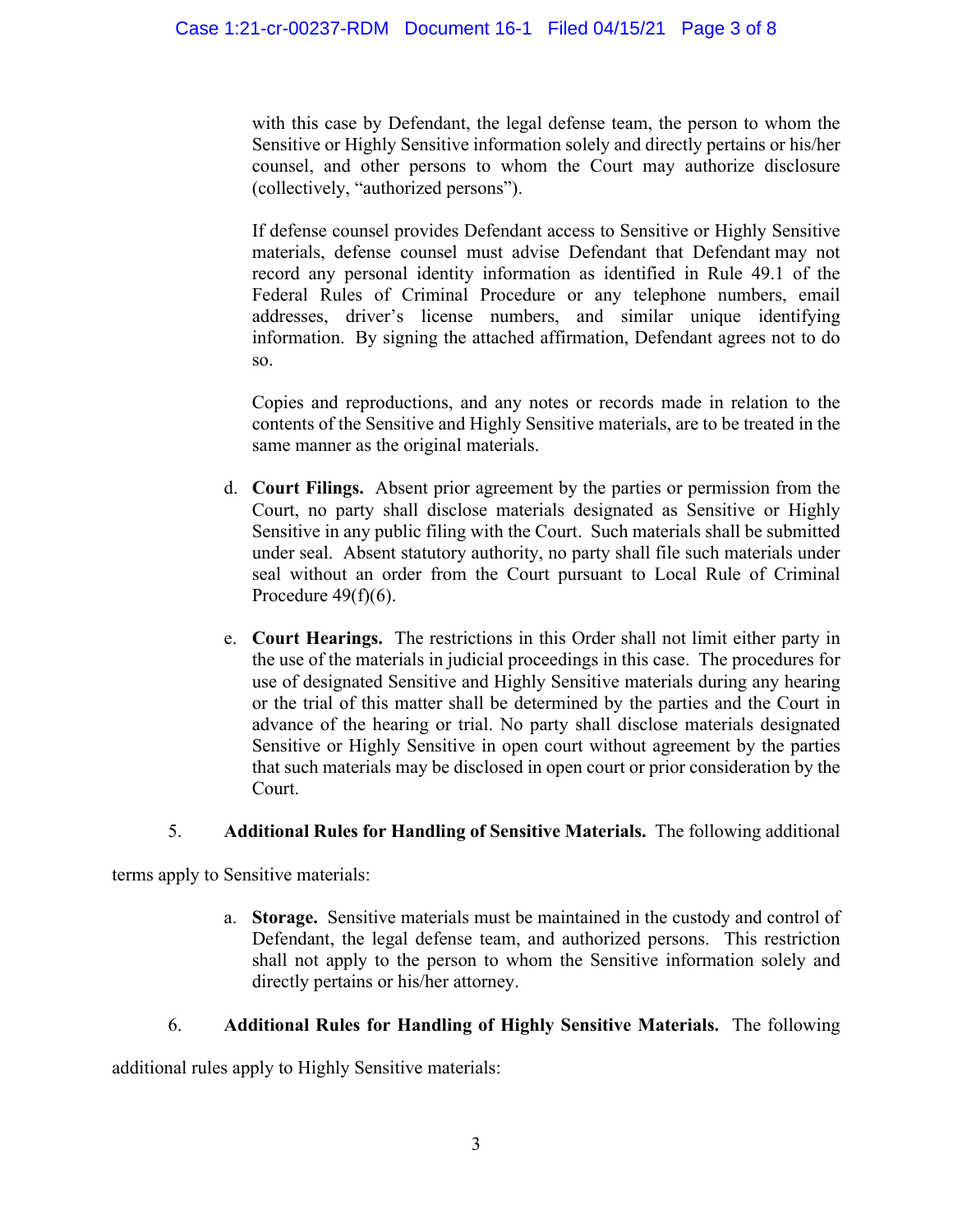- a. **Additional Limitations on Dissemination.** Defense counsel may not provide a copy of Highly Sensitive materials to Defendant or permit Defendant to view such materials unsupervised by defense counsel or an attorney, investigator, paralegal, or support staff person employed by defense counsel. The parties agree that defense counsel or an attorney, investigator, paralegal, or support staff person employed by defense counsel, may supervise Defendant by allowing access to Highly Sensitive materials through a cloud-based delivery system that permits Defendant to view the materials but does not permit Defendant the ability to download; provided that, prior to doing so, defense counsel first provides notice to the United States and allow the United States to file an objection with the Court if no agreement is reached.
- b. **Additional Limitations on Reproduction.** Counsel agrees that prior to showing materials to Defendant designated as Highly Sensitive, counsel or an attorney, investigator, paralegal, or support staff person employed by defense counsel will read Defendant the relevant parts of this Order, and remind Defendant of the consequences of violating the Order. If Defendant takes notes regarding Highly Sensitive materials, counsel or an attorney, investigator, paralegal, or support staff person employed by defense counsel must take reasonable steps to determine whether Defendant has copied any personal identity information as identified in Rule 49.1 of the Federal Rules of Criminal Procedure or any telephone numbers, email addresses, driver's license numbers, and similar unique identifying information.
- c. **Storage.** Highly Sensitive materials must be maintained in the custody and control of the legal defense team and authorized persons. This restriction shall not apply to the person to whom the Highly Sensitive information solely and directly pertains or his/her attorney.

7. **Viewing by Incarcerated Defendants.** If Defendant is in the custody of the United

States Marshals Service, defense counsel is authorized to provide a copy of discovery materials to the appropriate point of contact so that the defendant can view the discovery materials, subject to the terms of this Order.

8. **Disputes.** The parties shall make a good faith effort to resolve any dispute about a sensitivity designation before requesting the Court's intervention. The United States may agree to remove or reduce a sensitivity designation without further order of this Court. Whenever the redaction of specified information will resolve the basis for which a sensitivity designation was applied, the United States will agree to redaction, and such redaction will render the materials no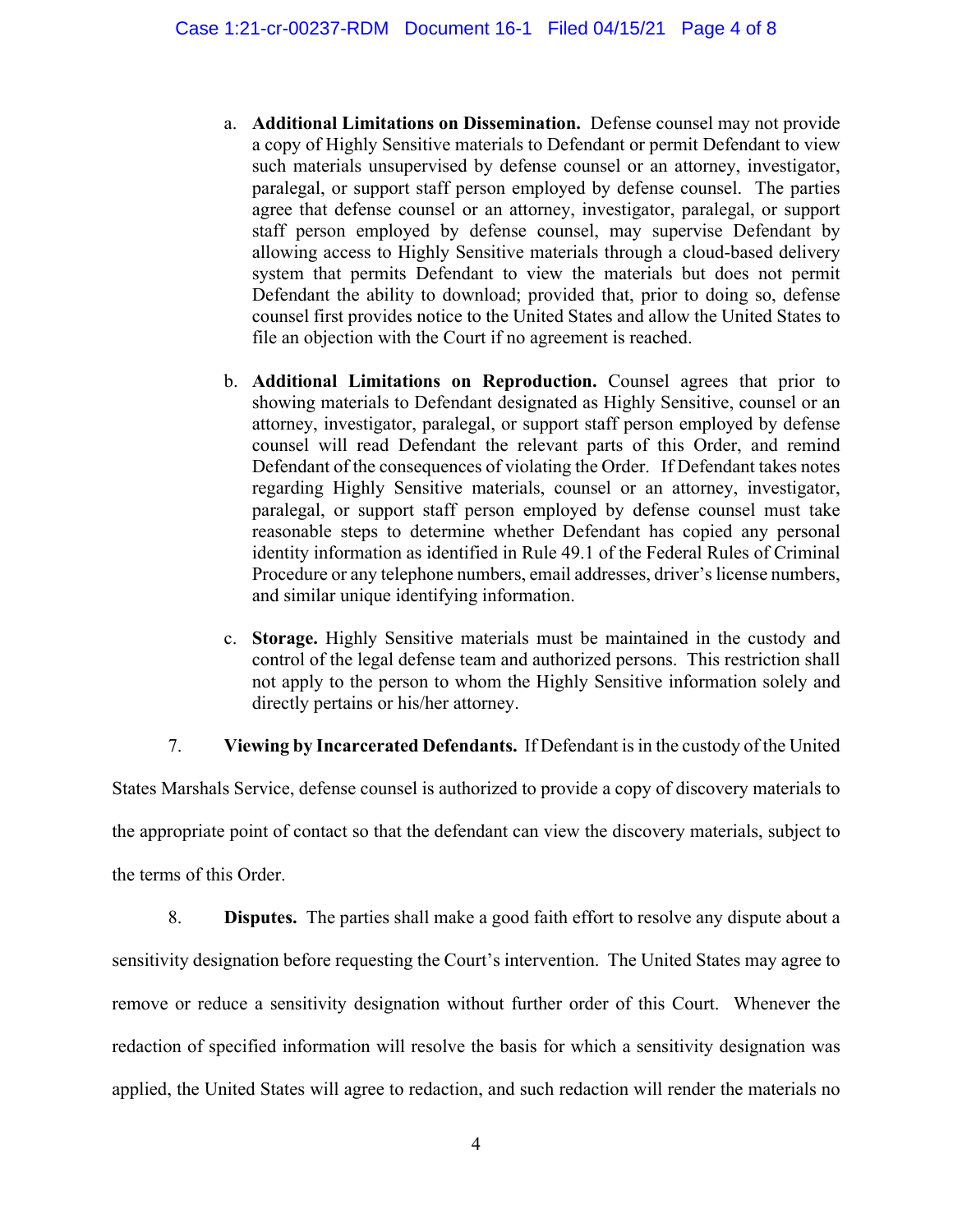### Case 1:21-cr-00237-RDM Document 16-1 Filed 04/15/21 Page 5 of 8

longer subject to this Order. Any agreement to reduce or remove a sensitivity designation or to redact specific information shall be memorialized in writing.

### 9. **Modification Permitted.** Nothing in this Order shall prevent any party from

seeking modification of this Order nor prevent the defense from contesting a sensitivity designation. The parties agree that the burden of demonstrating the need for a protective order remains with the government at all times.

10. **Failure not Waiver.** The failure by the United States to designate any materials as Sensitive or Highly Sensitive upon disclosure shall not constitute a waiver of the United States' ability to later designate the materials as Sensitive or Highly Sensitive but the government must separately identify and memorialize the changed status of those materials in writing.

# 11. **Automatic Exclusions from this Order.** This Order does not apply to materials that:

- a. Are, or later become, part of the public court record, including materials that have been received in evidence in this or other public trials or hearings;
- b. Were derived directly from Defendant or that pertain solely to Defendant. Examples of such materials include Defendant's own financial records, telephone records, digital device downloads, social media records, electronic communications, arrest records, and statements to law enforcement;<sup>2</sup> and
- c. Materials that the defense obtains by means other than discovery.

# 12. **Government's Discovery Obligations.** Nothing in this Order modifies the United States' obligations at any stage of discovery in this case pursuant to Federal Rules of Criminal Procedure 16 and 26.2, Local Criminal Rule 5.1, 18 U.S.C. § 3500 (the Jencks Act), and the government's general obligation to produce exculpatory and impeachment information in criminal

 $2$  Discoverable materials that were derived directly from Defendant or that pertain solely to Defendant are exempt from this Order regardless of whether the United States has designated any such materials as "Sensitive" or "Highly Sensitive" because the same materials are being provided or made available to co-defendants or other persons charged in connection with the events at the United States Capitol on January 6, 2021.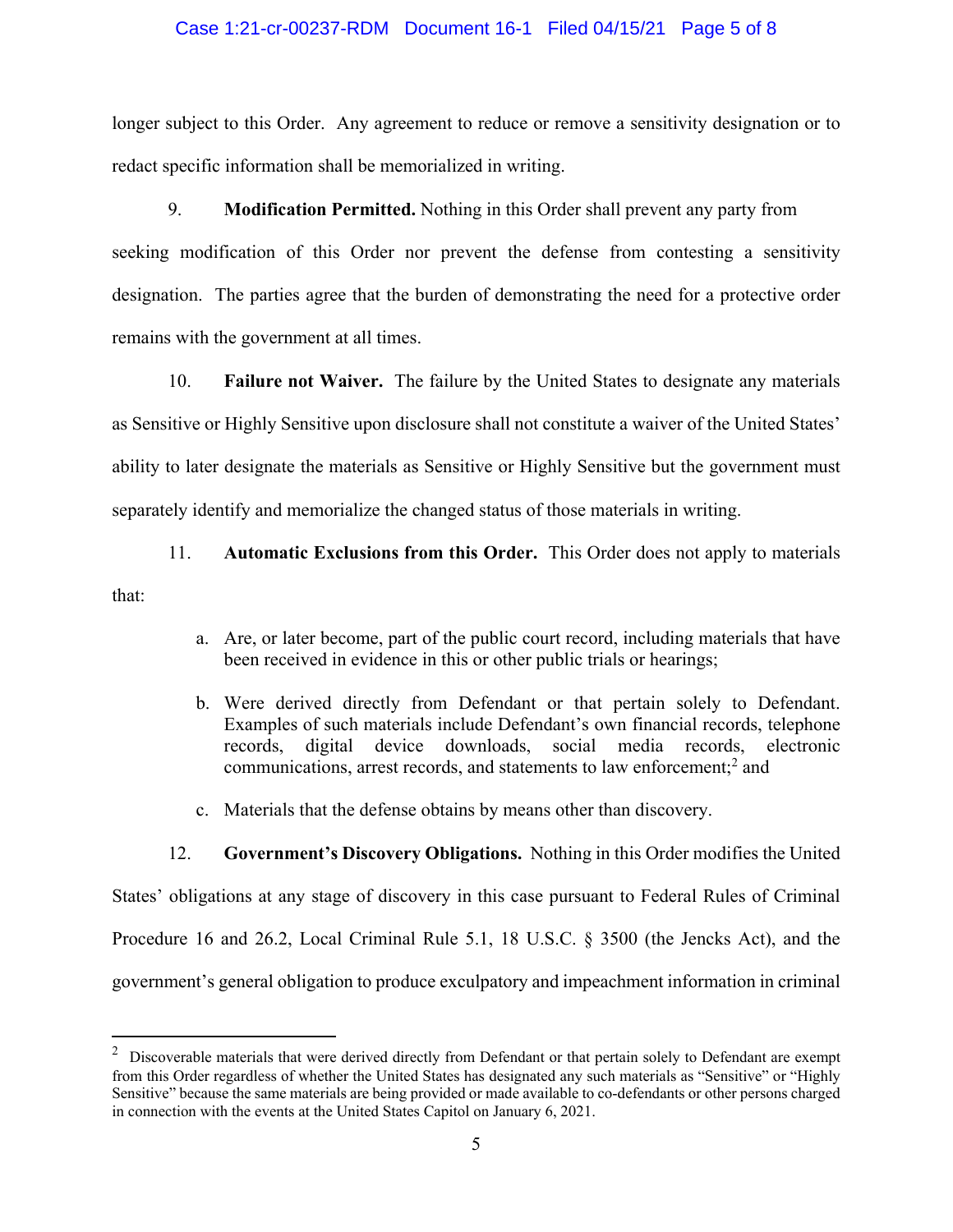### Case 1:21-cr-00237-RDM Document 16-1 Filed 04/15/21 Page 6 of 8

cases.

13. **Defense Counsel's Obligations.** Defense counsel must provide a copy of this Order to, and review the terms of this Order with, members of the legal defense team, Defendant, and any other person, before providing them access to Sensitive or Highly Sensitive materials. Defense counsel must obtain a fully executed copy of Attachment A-1 or A-2, as applicable, before providing Defendant access to Sensitive or Highly Sensitive materials, and must file a copy with the Court within one week of execution.

14. **No Ruling on Discoverability or Admissibility**. This Order does not constitute a ruling on the question of whether any particular material is properly discoverable or admissible and does not constitute any ruling on any potential objection to the discoverability or admissibility of any material.

15. **Duration.** The terms of this Order shall remain in effect after the conclusion of this case and the parties shall be bound by it unless otherwise ordered by the Court.

**SO ORDERED** this \_\_\_\_\_ day of \_\_\_\_\_\_\_\_, 2021.

HONORABLE RANDOLPH D. MOSS United States District Judge

6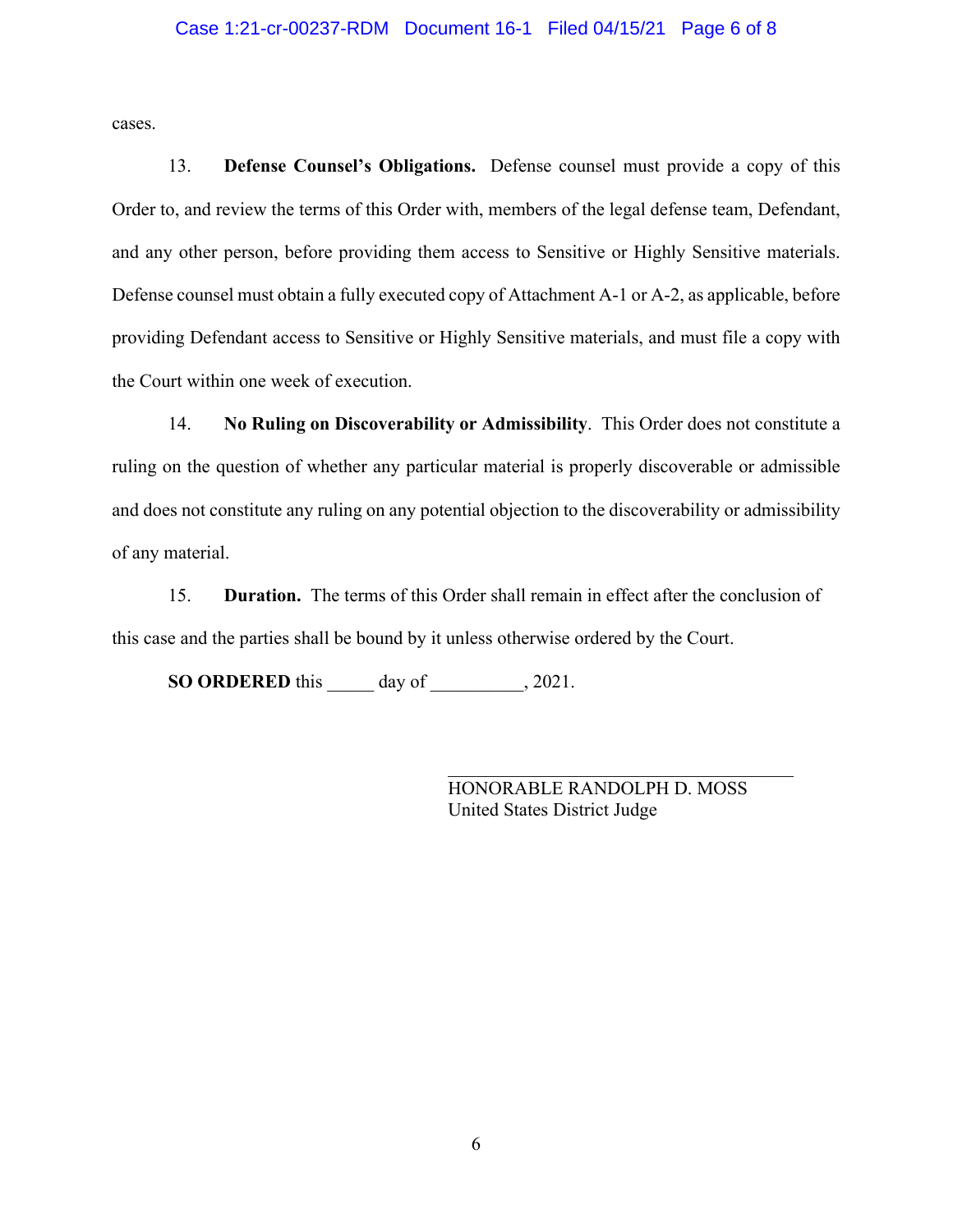### **ATTACHMENT A-1**

## **Defendant's Acceptance**

I have read this Protective Order and carefully reviewed every part of it with my attorney. I am fully satisfied with the legal services provided by my attorney in connection with this Protective Order and all matters relating to it. I fully understand this Protective Order and voluntarily agree to it. No threats have been made to me, nor am I under the influence of anything that could impede my ability to understand this Protective Order fully.

l

Date JONATHANPETER ALLEN KLEIN Defendant